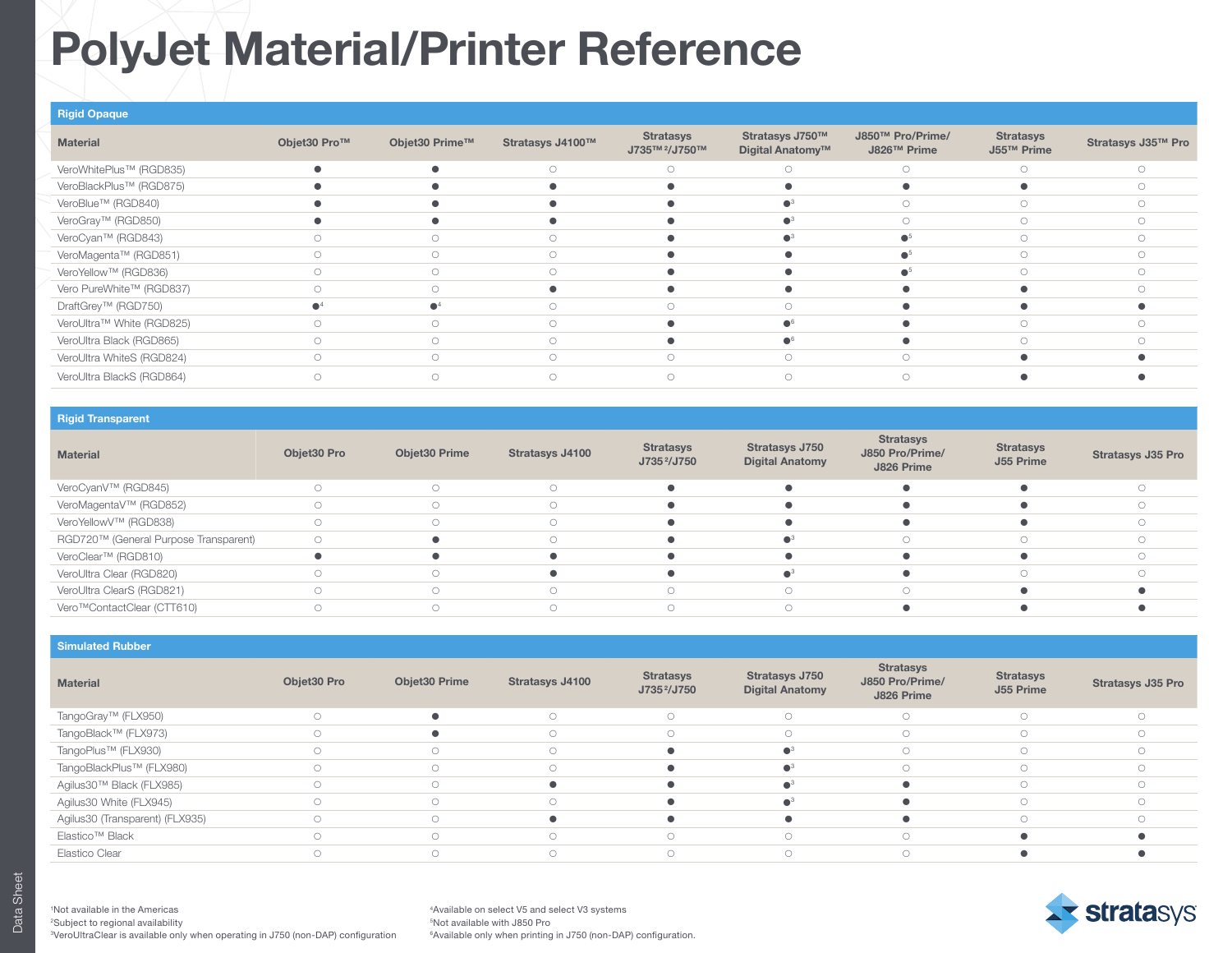# **PolyJet Material/Printer Reference**

### Simulated Polypropylene

| <b>Material</b> | Obiet30 Pro | <b>Obiet30 Prime</b> | <b>Stratasys J4100</b> | <b>Stratasys</b><br>J735 <sup>2</sup> /J750 | <b>Stratasys J750</b><br><b>Digital Anatomy</b> | <b>Stratasys</b><br>J850 Pro/Prime/<br>J826 Prime | <b>Stratasys</b><br>J55 Prime | <b>Stratasys J35 Pro</b> |
|-----------------|-------------|----------------------|------------------------|---------------------------------------------|-------------------------------------------------|---------------------------------------------------|-------------------------------|--------------------------|
| Durus™ (RGD430) |             |                      |                        |                                             |                                                 |                                                   |                               |                          |
| Rigur™ (RGD450) |             |                      |                        |                                             |                                                 |                                                   |                               |                          |

### **Simulated Engineering Plastics**

| <b>Material</b>                                  | Objet30 Pro | Objet30 Prime | <b>Stratasys J4100</b> | <b>Stratasys</b><br>J735/J750 | <b>Stratasys J750</b><br><b>Digital Anatomy</b> | <b>Stratasys</b><br>J850 Pro/Prime/<br>J826 Prime | <b>Stratasys</b><br>J55 Prime | <b>Stratasys J35 Pro</b> |
|--------------------------------------------------|-------------|---------------|------------------------|-------------------------------|-------------------------------------------------|---------------------------------------------------|-------------------------------|--------------------------|
| Digital ABS Plus Ivory<br>(RGD515 Plus & RGD531) |             |               |                        |                               |                                                 |                                                   |                               |                          |
| High Temp (RGD525)                               |             |               |                        |                               |                                                 |                                                   |                               |                          |

#### Medical & Dental Material Objet30 Pro Objet30 Prime, Objet30 Dental Prime Stratasys J4100<br>
Stratasys J4100 J735/750 Stratasys J750 Digital Anatomy Stratasys J850 Pro/ Prime/ J826 Prime Stratasys J55 Prime Stratasys J35 Pro VeroDent™ (MED670) VeroGlaze™ (MED620) <sup>3</sup> <sup>4</sup> Biocompatible Clear (MED610) and the control of the control of the control of the control of the control of the control of the control of the control of the control of the control of the control of the control of the contr Digital ABS Plus Biocompatible (MED515+DABS, IV and MED531DABS, IV)  $\circ$  0  $\circ$  0  $\bullet$   $\bullet$   $\bullet$   $\bullet$  0  $\circ$  0  $\circ$  0 Rigid Ivory Biocompatible (MED615RGD, IV) <sup>5</sup> <sup>4</sup> TissueMatrix™ (MED310) GelMatrix™ (FLG110) BoneMatrix™ (RGD516)



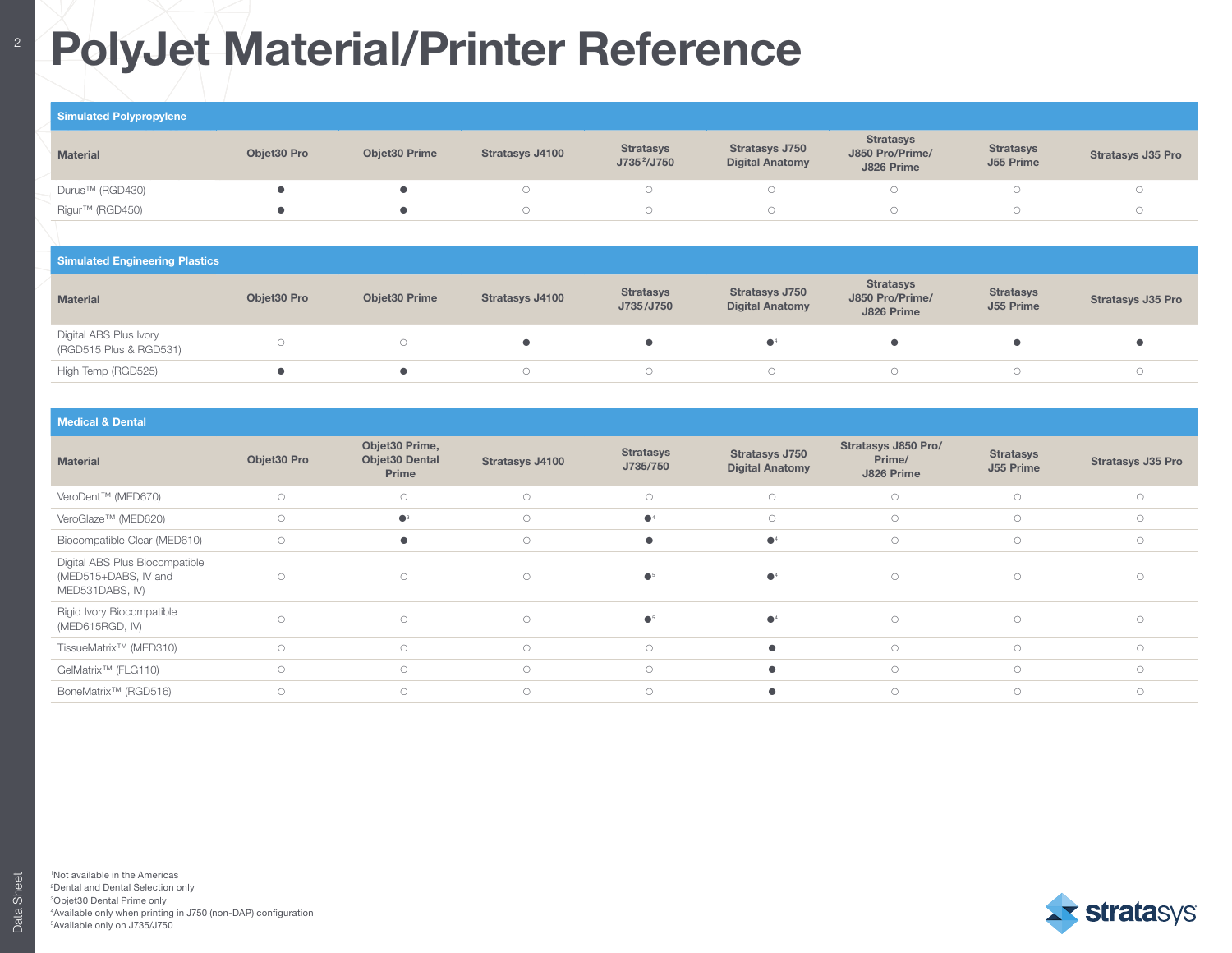## <sup>8</sup> PolyJet Material/Printer Reference

| <b>Specialty</b>                    |             |               |                 |                               |                                          |                                          |                               |                          |
|-------------------------------------|-------------|---------------|-----------------|-------------------------------|------------------------------------------|------------------------------------------|-------------------------------|--------------------------|
| <b>Material</b>                     | Objet30 Pro | Objet30 Prime | Stratasys J4100 | <b>Stratasys</b><br>J735/J750 | <b>Stratasys J750 Digital</b><br>Anatomy | Stratasys J850 Pro/<br>Prime/ J826 Prime | <b>Stratasys</b><br>J55 Prime | <b>Stratasys J35 Pro</b> |
| VeroFlex <sup>™</sup> Cyan (RGD891) | $\bigcirc$  | $\circ$       | $\circ$         |                               |                                          | $\bigcirc$                               | $\bigcirc$                    |                          |
| VeroFlex Magenta (RGD892)           | $\bigcirc$  | $\circ$       | $\circ$         |                               |                                          | $\bigcirc$                               | $\bigcirc$                    |                          |
| VeroFlex Yellow (RGD893)            | O           | $\circ$       | $\circ$         |                               |                                          | $\bigcirc$                               | $\bigcirc$                    |                          |
| VeroFlex White (RGD894)             | O           | $\bigcirc$    | $\circ$         |                               |                                          |                                          |                               |                          |
| VeroFlex Black (RGD895)             | O           | $\bigcirc$    | $\circ$         |                               |                                          | $\bigcap$                                | $\bigcirc$                    |                          |
| VeroFlex Clear (RGD896)             | O           | $\bigcirc$    | $\circ$         |                               |                                          | $\bigcirc$                               | $\bigcirc$                    |                          |
| VeroFlexVivid™ Cyan (RGD898)        | $\circ$     | $\circ$       | $\circ$         |                               |                                          | $\bigcirc$                               | $\cap$                        |                          |
| VeroFlexVivid Magenta (RGD899)      | $\circ$     | $\bigcirc$    | $\bigcirc$      |                               |                                          | $\bigcirc$                               | $\bigcirc$                    |                          |
| VeroFlexVivid Yellow (RGD890)       | $\bigcirc$  | $\circ$       | $\circ$         |                               |                                          | $\bigcirc$                               | $\bigcirc$                    |                          |

| Support                                                                                                       |             |                      |                    |                 |                               |                                                 |                                                   |                               |                          |
|---------------------------------------------------------------------------------------------------------------|-------------|----------------------|--------------------|-----------------|-------------------------------|-------------------------------------------------|---------------------------------------------------|-------------------------------|--------------------------|
| <b>Material</b>                                                                                               | Objet30 Pro | <b>Objet30 Prime</b> | Objet<br>Eden260VS | Stratasys J4100 | <b>Stratasys</b><br>J735/J750 | <b>Stratasys J750</b><br><b>Digital Anatomy</b> | <b>Stratasys</b><br>J850 Pro/Prime/<br>J826 Prime | <b>Stratasys</b><br>J55 Prime | <b>Stratasys J35 Pro</b> |
| SUP705™ and SUP705B (APJ) (Water Jet Removal)                                                                 |             |                      |                    |                 |                               |                                                 |                                                   |                               |                          |
| Biocompatible <sup>3</sup> with FC630; FC655; MED610;<br>MED620; MED625FLX <sup>3</sup> ; MEDDABS+; MED615RGD |             |                      |                    |                 | $\bullet$                     | $\mathbf{O}^4$                                  | $\bullet$                                         | $\circ$                       |                          |
| SUP706B™ (Soluble Support)                                                                                    |             |                      |                    |                 |                               |                                                 |                                                   |                               |                          |
| Biocompatible <sup>3</sup> with MED610; MED620;<br>MED625FLX; MEDDABS+; MED615RGD <sup>3</sup>                |             |                      | $\circ$            | $\circ$         | $\bullet$                     | $\bullet$                                       | $\bullet$                                         | $\circ$                       |                          |
| SUP707™ (Water Soluble)                                                                                       | $\bigcap$   | $\bigcirc$           | $\bullet$          | $\bigcirc$      | $\bigcirc$                    | $\circ$                                         | $\bigcirc$                                        | $\bigcirc$                    | $\bigcirc$               |
| SUP710™                                                                                                       | $\bigcap$   | $\bigcirc$           | $\bigcirc$         | $\bigcirc$      | $\bigcirc$                    | $\circ$                                         | $\bigcirc$                                        | $\bullet$                     |                          |

| <b>Packaging Details</b>             |             |                                                                                  |                                  |
|--------------------------------------|-------------|----------------------------------------------------------------------------------|----------------------------------|
| Printer                              | <b>Type</b> | Amount (kg)                                                                      | Packing                          |
| Eden/Connex                          | Cartridge   | 3.6 kg                                                                           | Pack of 1/Pack of 4 <sup>2</sup> |
| Stratasys J735/J750                  | Cartridge   | 3.6 kg                                                                           | Pack of 1/Pack of 3 <sup>2</sup> |
| Objet30 Pro/Prime                    | Cartridge   | 1 kg                                                                             | Pack of 2                        |
| Stratasys J850 Pro/Prime/ J826 Prime | Cartridge   | 4 kg                                                                             | Pack of 1                        |
| Stratasys J750 Digital Anatomy       | Cartridge   | 3.6 kg<br><b>Note:</b> TissueMatrix (MED310) has<br>3.1 kg in a 3.6 kg cartridge | Pack of 1                        |
| Stratasys J55 Prime                  | Cartridge   | 1.1 kg                                                                           | Pack of 1                        |
| Stratasys J35 Pro                    | Cartridge   | 1.1 kg                                                                           | Pack of 1                        |
| Stratasys Objet1000 / J4100          | Cartridge   | 18 kg                                                                            | Pack of 1                        |

1 Not available in the Americas

2 Packaging subject to regional availability

3Biocompatibility is system dependent, please refer to the Medical & Dental section above

4SUP705/SUP705B available only when operating in J750 (non-DAP) configuration